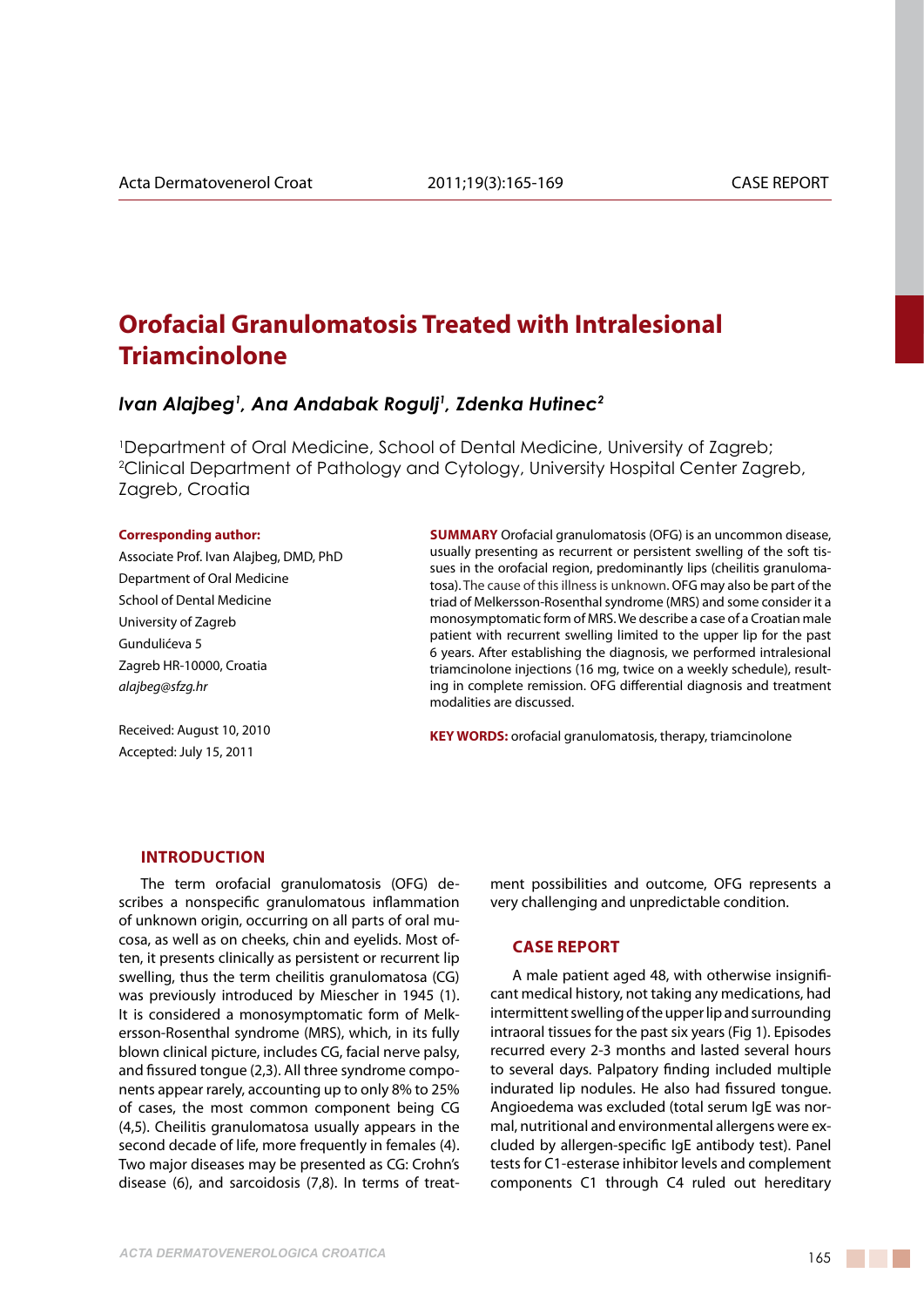

**Figure 1.** Swelling involving the entire upper lip.

angioedema. Dental origin was excluded by clinical examination, tooth vitality testing, and x-ray findings. No dental materials were present in the patient's mouth. Medical history was insignificant for any gastrointestinal or digestive problems during the past 6 years, giving not enough indications to suspect the possible Crohn's disease. Sarcoidosis was excluded by the lack of respiratory symptoms, normal chest x-ray and normal serum angiotensin-converting enzyme (ACE) levels.

Upon exclusion of the above mentioned conditions, clinical features and palpatory findings of indurated lip nodules indicated idiopathic OFG. A finding of fissured tongue is consistent with oligosymptomatic Melkersson-Rosenthal syndrome without facial palsy.

Deep biopsy of the affected lip showed histologic features of perivascular and interstitial infiltrates of inflammatory cells composed of lymphocytes, plasma cells and mast cells in subepithelial stroma (HE, 200x; Giemsa, 400x) (Fig. 2). Histologic staining for acid fast bacteria was negative, thus excluding tuberculosis and deep mycoses. Polarizing foreign materials were also excluded histologically. After fulfilling clinical and histopathologic criteria, the diagnosis of OFG was made.

After thorough application of topical xylocaine anesthetic spray, we performed intralesional treatment with corticosteroid injections, according to Mignogna *et al*. (9). We injected 0.1 mL of triamcin-



**Figure 2.** Lip biopsy histologic finding revealing perivascular and interstitial infiltrates of inflammatory cells composed of lymphocytes, plasma cells and mast cells in subepithelial stroma (upper panel: HE, 200x; lower panel: Giemsa, 400x).

olone acetonide (TA) (40 mg/mL) into each of the 4 equidistant points on the border between upper lip vermillion and mucosa. In addition to TA, we added a small amount of epinephrine-free 3% mepivacaine local anesthetic to the injectable solution (0.05 mL of mepivacaine *per* injection point). The needle was inserted vertically towards the top. In order to avoid lip skin ischemia, the needle was directed slightly inwards. The total dose of TA was 16 mg *per* treatment. After one week, the procedure was repeated, resulting in full resolution (Fig. 3.), as assessed 7 days following 2<sup>nd</sup> treatment.

## **Discussion**

Orofacial granulomatosis is a recurrent disease, episodic, and intermittent, often recalcitrant to treatment. Complete and spontaneous remission is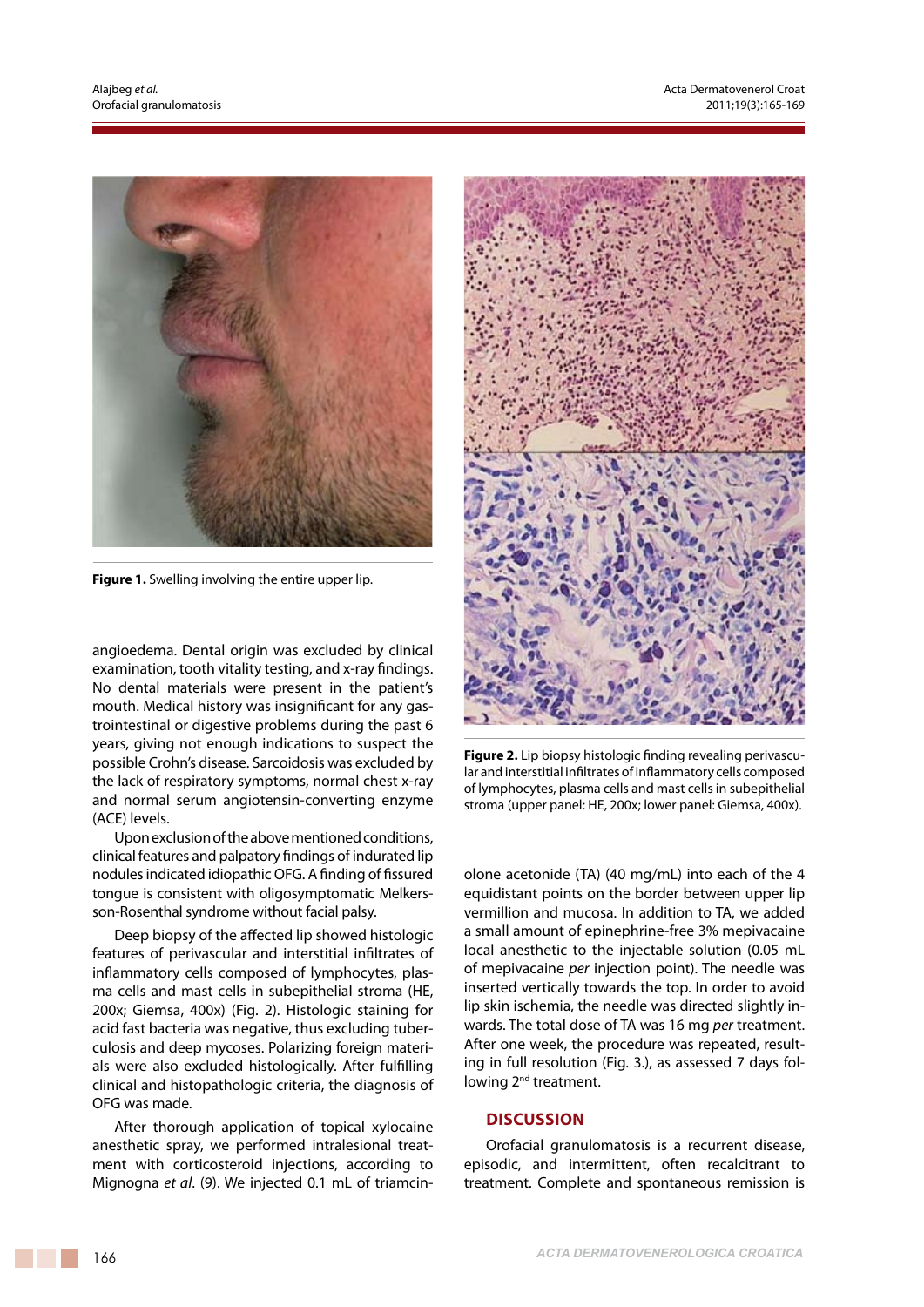

**Figure 3.** Complete resolution after 2 sessions of intralesional corticosteroid treatment.

unlikely. Some authors consider it the first clinical sign of MRS, or its mono-/oligo-symptomatic form (4,5,9), but there is no consensus on the subject. Apparently, up to 42% of MRS patients present with CG, whereas other signs may appear later in life. Others consider CG and MRS two different entities, as most of CG patients never develop MRS (10).

Histologically, it is characterized by noncaseating granulomatous inflammation (11,12). van der Waal *et al*. (10) state that, although noncaseating granulomas are classically present, the histology may be nonspecific, with edema and perivascular lymphocytic infiltrate. There are 3 major groups of histopathology findings in OFG: 2 include noncaseating granulomas and one includes nonspecific inflammation (13). Thus, it can be concluded that biopsy without granulomas is not inconsistent with the diagnosis of CG. Dilated lymphatics in the superficial lamina propria and perivascular aggregation of histiocytes and plasma cells usually are present, as in our case. Very deep mucosal biopsy should always be performed in order to increase the likelihood of finding granuloma. We obtained a large specimen, roughly 10 mm deep and 10 mm in diameter, but well organized granuloma was not present in that tissue sample. It is consistent with the findings of Perez-Calderon *et al*. (14), and a case presented by Bartell *et al*. (15), depicting "diffuse lymphocytic infiltrate in submucosa, with perivascular, poorly formed granulomas". By thorough literature search, we could not find actual data on the percentage of noncaseating granulomas present in all OFG cases.

The diagnosis of CG is therefore a diagnosis of exclusion. It would include clinical, hematologic and histologic investigations in each patient, in addition to imaging techniques and radioallergosorbent and patch tests if dental materials are present. It is necessary to exclude the possible local (dental) and systemic diseases that can have similar clinical manifestations, including hypersensitivity reactions. Although IgE-mediated allergy was ruled out, our patient was regularly taking antihistamine fexofenadine 180 mg, without improvement in the swollen lip. It is a rather regular scenario, as OFG is generally not suspected. Further workup includes sarcoidosis, Crohn's disease, tuberculosis, deep fungal infections, leprosy, leukemic infiltrate, and foreign body reactions (6,8,11,16-18). Of those mentioned, two are of particular medical interest: sarcoidosis and Crohn's disease. The former is unlikely in the absence of respiratory problems, and if chest x-ray and ACE levels are normal. Biopsy of labial salivary gland can be of help in diagnosing sarcoidosis (18). Regarding the latter, the need for invasive evaluation in a patient with isolated granulomatous cheilitis is not recommended. This is pointed out in a review of 13 patients, in which the authors suggest that no specific diagnostic procedures should be undertaken if gastrointestinal complaints are absent (10).

The treatment of OFG is challenging, with frequent recurrences despite different modalities applied. Medical management includes administration of nonsteroidal anti-inflammatory drugs, broad-spectrum antibiotics, antituberculous drugs, antilepromatous agents (clofazimine), sulfa drugs (sulfasalazine), antimalarials (hydroxycholoroquine), and steroids, be it systemic or intralesional (10,19-21). Surgically, cheiloplasty has shown some results, but would be suggested only for resistant cases, particularly when long-lasting chronic inflammation has caused fibrous tissue proliferation, when it is too late to use medications (22). Thus, early diagnosis and treatment is mandatory for better outcome. Thalidomide has recently been shown to be effective in recalcitrant cases (23).

Among those mentioned above, corticosteroids are first-line treatment, as they are effective in swelling reduction (24,25). As the nature of OFG is relapsing, the use of systemic steroids has limitations because of side effects. Thus, intralesional corticosteroid injections have been suggested (26). Recently, delayed release concentrated TA (40 mg/mL)

. . .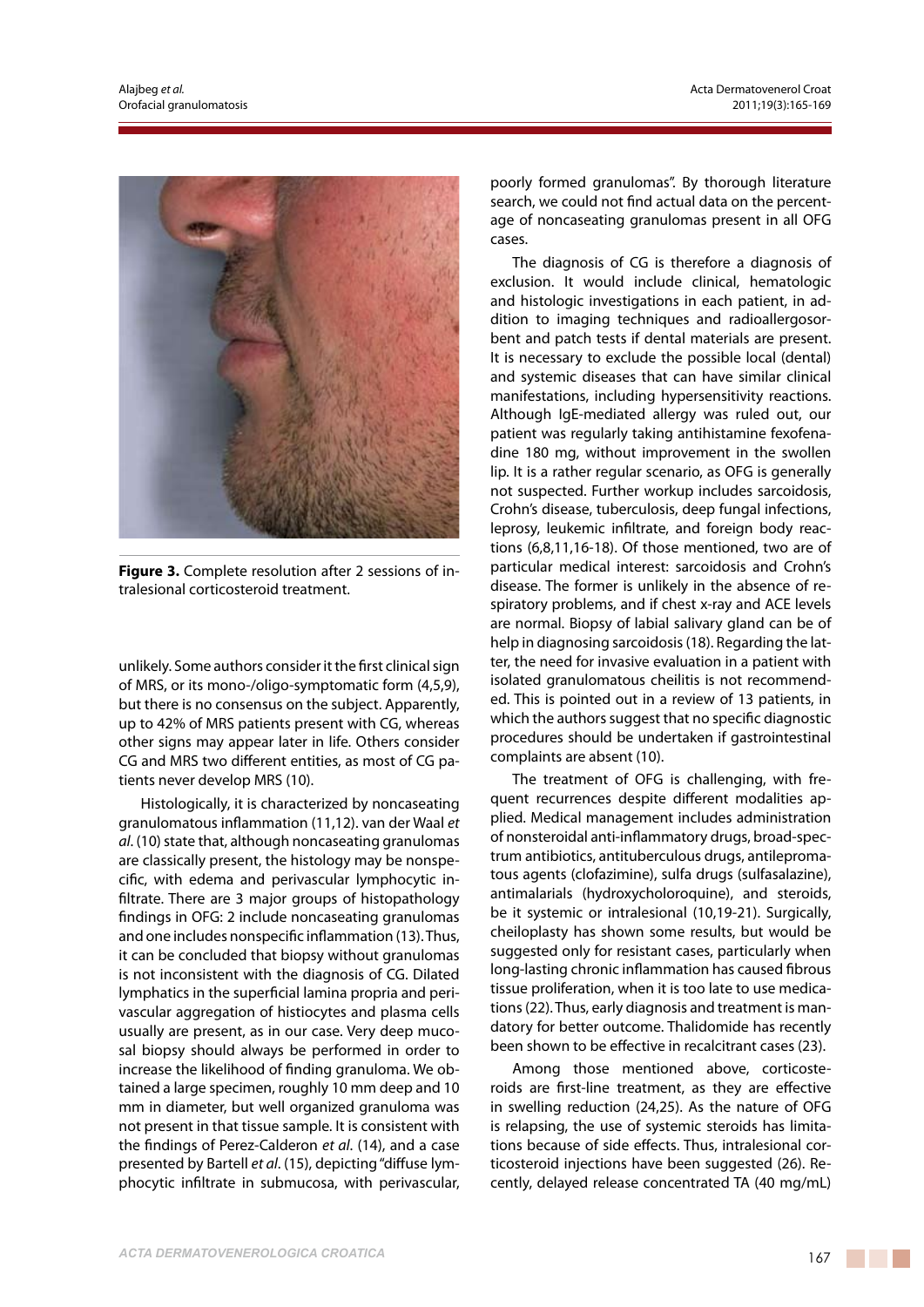has been pointed as the treatment of choice, used in small quantities of 0.1 mL (4 mg) *per* point of needle insertion (9). Previously, diluted concentration of TA (10 mg/mL) was advocated in OFG treatment, but a significantly higher volume of solution had to be injected (amounting from 3 mL to up to 10 mL) (26). This approach has warranted previous application of local anesthetics, as the procedure would otherwise be painful due to the large amounts of the solution injected. Another problem was the dramatic increase of tissues after injections. We used a small amount of concentrated TA, and a cumulative dosage of 32 mg has proved sufficient for ongoing control of OFG for 7 months to date, as compared to previous relapses occurring every 2-3 months. We did apply topical anesthesia prior to injecting triamcinolone. Adding a small amount of the epinephrine-free mepivacaine local anesthetic to triamcinolone solution (0.05 mL *per* injection point) significantly decreases discomfort during and after application, while only slightly increasing total volume.

Based on the previously published experience and the case presented, we suggest repeating the treatment on a weekly basis until complete response is achieved. This usually requires 2 to 3 applications (9). The potential side effects of corticosteroid such as temporary ischemia, hypopigmentation and soft tissue atrophy may cause cosmetic problems. Thus, the needle insertion line should be inclined orally, and epinephrine-free anesthetic should be used, if any. The expected clinical response is appropriate but not permanent, most probably requiring repeated injections in the future (9,10,26).

## **Conclusion**

Differential diagnosis of swollen lips and swelling of other orofacial structures includes OFG. The diagnosis is made by excluding numerous other disease entities, e.g., Crohn's disease and sarcoidosis, requiring broad diagnostic workup. Orofacial granulomatosis (or CG as one of its clinical forms) should be diagnosed early, as later in the course of the disease fibrous tissue may proliferate, thus narrowing treatment options to surgery. Once OFG is diagnosed, successful and predictable treatment results may be achieved by repeated use of small doses of concentrated (40 mg/mL) slow release triamcinolone acetonide intralesional injections, which should be regarded as first-line treatment.

## **References**

1. Miescher G. über essentielle Granulomatose makrocheilie (Cheilitis granulomatosa). Dermatologica 1945;91:57-85.

- 2. Melkersson E. Ett fall av recidiverande facialispares i samband med ett angioneurotiskt ödem. Hygiea 1928;90:737-41.
- 3. Rosenthal C. Klinisch-erbbiologischer Beitrag zur Konstitutionspathologie. Gemeinsames Auftreten von Facialislähmung, angio-neurotischem Gesichtsödem und Lingua plicata in Arthritismus-Familien. Z Gesamte Neurol Psych 1931;131:475- 501.
- 4. Sciubba JJ, Said-Al-Naief N. Orofacial granulomatosis: presentation, pathology and management of 13 cases. J Oral Pathol Med 2003;32:576- 85.
- 5. Zimmer WM, Rogers RS III, Reeve CM, Sheridan PJ. Orofacial manifestations of Melkersson-Rosenthal syndrome. A study of 42 patients and review of 220 cases from the literature. Oral Surg Oral Med Oral Pathol 1992;74:610-9.
- 6. Lloyd DA, Payton KB, Guenter L, Frydman W. Melkersson-Rosenthal syndrome and Crohn's disease: one disease or two? Report of a case and discussion of the literature. J Clin Gastroenterol 1994;18:213-7.
- 7. Neville BW, Damm DD, Allen CM, Bouquot JE. Allergies and immunologic disease. In: Neville BW, Damm DD, Allen CM, editors. Oral and Maxillofacial Pathology, 2<sup>nd</sup> ed. Philadelphia: Saunders; 2002. pp. 294-7.
- 8. Weinberger SE. Sarcoidosis. In: Goldman L, editor. Cecil Textbook of Medicine, 21<sup>st</sup> ed. Philadelphia: Saunders; 2000. pp. 433-6.
- 9. Mignona M, Fedele S, Lo Russo L, Adamo D, Satriano RA. Effectiveness of small-volume, intralesional, delayed-release triamcinolone injections in orofacial granulomatosis: a pilot study. J Am Acad Dermatol 2004;51:265-8.
- 10. van der Waal RI, Schulten EA, van der Meij EH, van de Scheur MR, Starink TM, van der Waal I. Cheilitis granulomatosa: overview of 13 patients with long term follow up – results of management. Int J Dermatol 2002;41:225-9.
- 11. Bogenrieder T, Rogler G, Vogt T, Landthaler M, Stolz W. Orofacial granulomatosis as the initial presentation of Crohn's disease in an adolescent. Dermatology 2003;206:273-8.
- 12. El Hakim M, Chauvin P. Orofacial granulomatosis presenting as a persistent lip swelling: review of 6 new cases. J Oral Maxillofac Surg 2004;62:1114-7.
- 13. Litvyakova L, Bellanti JA. Orofacial edema: a diagnostic and therapeutic challenge for the clinician. Ann Allergy Asthma Immunol 2000;84:188-92.